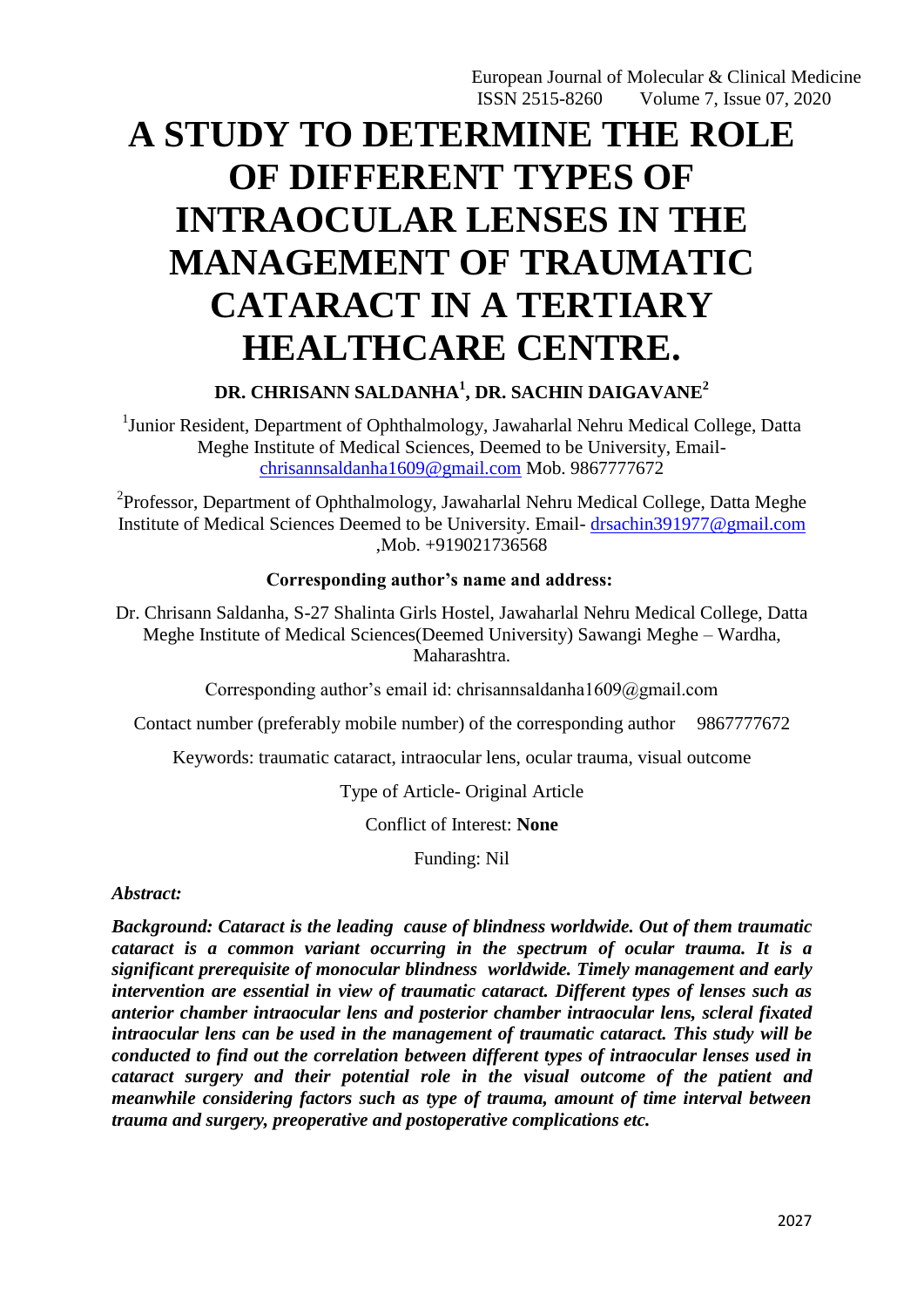*Objectives:*

*1.To know modes of presentation and different injuries causing traumatic cataract. 2.To assess the visual outcome of the patients post traumatic cataract surgery using different types of intraocular lenses.*

*3. To study the complications occurring in patients undergoing traumatic cataract surgery.*

*Methods: This study will be conducted in Acharya Vinoba Bhave Hospital, Sawangi (Meghe) associated to Datta Meghe institute of Medical sciences, Wardha, it will be a hospital based Interventional Cross sectional study with a sample size of 40 patients. Clinical history will be taken and Comprehensive ophthalmic examination, including best corrected visual acuity (Snellens chart), slit lamp, IOP measurement (applanation tonometer) and fundoscopy (slit lamp biomicroscopy with 90 D, indirect and direct ophthalmoscopy) and B- scan, IOL power calculation by SRK-T formula will be performed. Following which the patients will under undergo cataract extraction with intraocular lens implantation. Final visual outcome will be assessed by the end of 6 weeks. 3 follow ups will be there after first day, first week and sixth week.* 

*Expected Results: The main objective of this study will be to assess the improvement in visual outcome of each of the 40 patients suffering from traumatic cataract by the use of different types of intraocular lenses depending upon the situation they present in. Studies conducted in the past have shown a considerable improvement in the visual outcome of the patients with the use of different types of intraocular lenses.*

*Keywords: Traumatic cataract, ocular trauma, management, intraocular lens, visual outcome.*

# **INTRODUCTION:**

Trauma to the eye is a significant and preventable cause of monocular blindness worldwide. On an average half a million people worldwide are blind due to ocular injuries.<sup>1</sup>

One of the most common manifestations of ocular trauma is traumatic cataract. It occurs due to blunt or penetrating ocular trauma. The different types of injury, degree of lens involvement and subsequent injury to the ocular structure, type of intraocular lenses used, time interval between the trauma and surgery help in determining the prognosis.<sup>2</sup>

Since the lens is damaged in traumatic cataract it needs to be removed. As a result of removal of the damaged lens, there is the uniocular aphakia. This needs to be corrected with the help of surgery as spectacle correction doesn"t help in developing binocular vision and contact lens do not help much either<sup>3</sup>. If not treated by surgery the aphakic eyes remain unaided and gradually over a period of time can develop divergent squint and amblyopia.<sup>3</sup>

With the advent of intraocular lenses (IOL), it has become easier in treating patients of traumatic cataract and restoring binocular vision with the goal of eliminating uniocular aphakia by using IOL after the extraction of the traumatic lens. There is a need to eliminate uniocular aphakia as it in itself can cause a number of complications which are troublesome to deal with like loss of accommodation, hyperopia, vitreous detachment, retinal detachment and glaucoma<sup>4</sup>.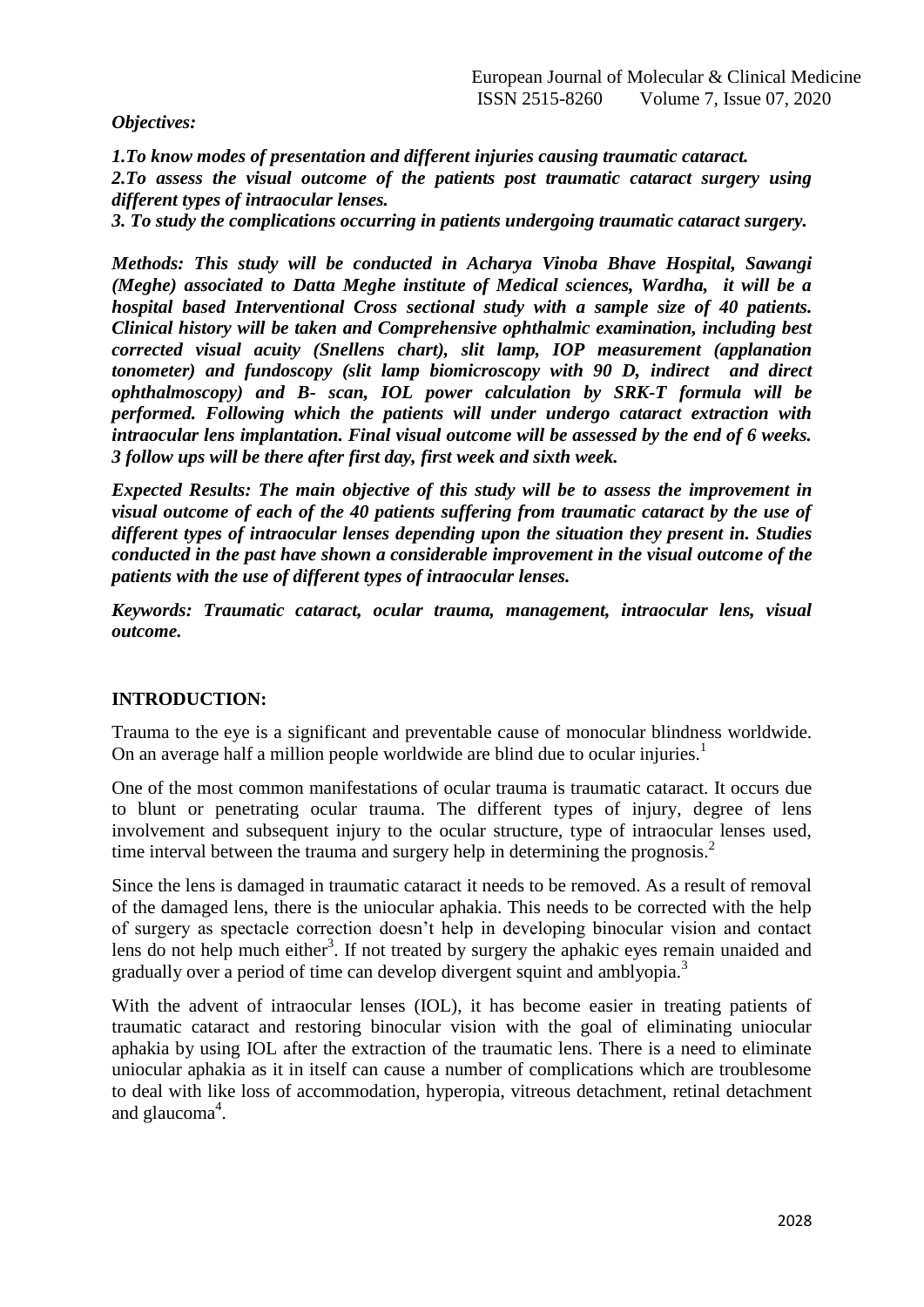Different types of intraocular lenses are used in traumatic cataract surgery. Some of them being 1Retropupillary Iris claw lens 2.scleral fixated IOL(SFIOL) 3. Anterior chamber IOL  $(AC-IOL)$  4. Posterior chamber  $IOL<sup>4</sup>$ 

This is the study to determine the role of different types of intraocular lenses in the management of traumatic cataract and their role in the overall visual outcome of the patients keeping in mind other characteristics which can affect the visual outcome like type of trauma, mode of presentation, time interval between trauma and surgery.<sup>5</sup>

**Background/rationale:** Traumatic cataract is a common occupational hazard in rural areas due to work in factories etc and most people aren"t aware about the treatment. Very less studies have been conducted in this region on the role of different types of intraocular lenses in the management of traumatic cataract. Therefore we intend to study the same in patients attending the eye department at AVBRH, that if there is any correlation between the use of different types of intraocular lenses and the potential visual outcome of patients with traumatic cataract

#### **Objectives** :

1.To know modes of presentation and different injuries causing traumatic cataract.

2.To assess the visual outcome of the patients post traumatic cataract surgery using different types of intraocular lenses.

3. To study the complications occurring in patients undergoing traumatic cataract surgery.

#### **Materials and Methods:**

**Setting:** This study will be conducted at the Department of Ophthalmology, in Acharya Vinoba Bhave Rural Hospital, at a tertiary centre, teaching hospital situated in the rural area od Wardha District . the study will be undertaken after approval from the Institute's Ethical Committee(applied for).

Patients: We will prospectively enrol all patients with traumatic cataract coming to the ophthalmology OPD of Acharya Vinoba Bhave Rural Hospital after taking inclusion and exclusion criteria into consideration. Written informed consent will be taken from all the patients.

#### **Study design:**

it is a hospital based interventional cross sectional study .

#### **Inclusion Criteria:**

- 1. Patients of non-paediatric age group who will be diagnosed positive for traumatic cataract.
- 2. Patients consenting to study/ giving valid consent.

#### **Exclusion Criteria:**

1. All cases diagnosed with posterior segment anomalies on B-scan like vitreous haemorrhage, retinal detachment.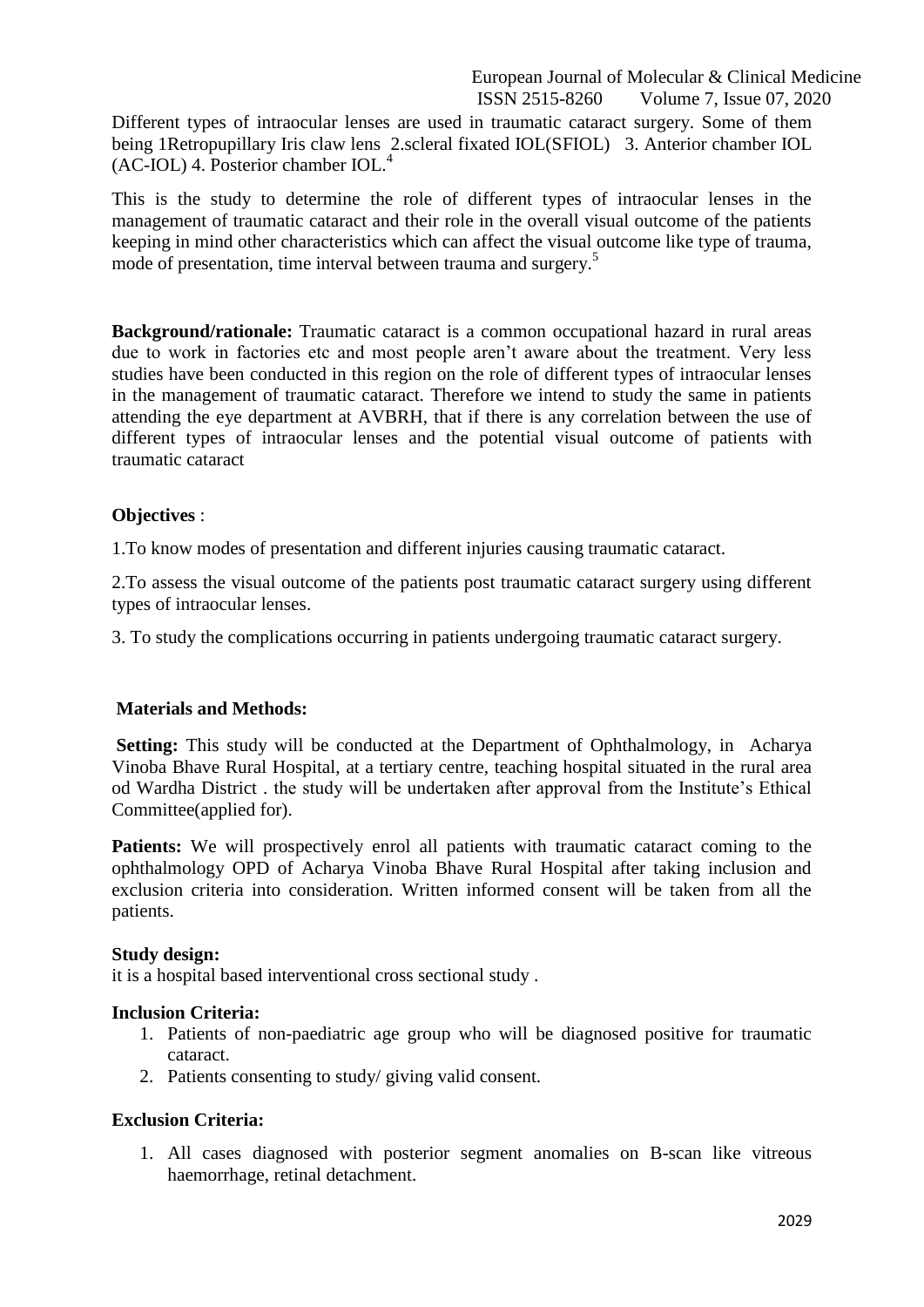- 2. All cases of traumatic cataract as a result of retained intraocular foreign body
- 3. Patients showing Corneal involvement and iris incarceration

### **METHODS**

This study will be adhered to the tenets of the declaration of Helsinki and will be approved by the Institutional Ethical Committee (IEC) of DMIMS (DU).

All the patients will be made fully aware of the details of the procedure. The patients fulfilling the inclusion criteria will be sequentially recruited for the study.

Clinical history will be taken and Comprehensive ophthalmic examination, involving best corrected visual acuity (Snellens chart), slit lamp exam, IOP determination (applanation tonometer) and fundoscopy (slit lamp biomicroscopy with 90 D lens, direct and indirect ophthalmoscopy) and B- scan, IOL power calculation by SRK-T formula will be performed.

# SURGICAL TECHNIQUE:<sup>6,7</sup>

# 1. IMPLANTATION OF POSTERIOR CHAMBER INTRAOCULAR LENS<sup>6,7</sup>

#### **PHACOEMULSIFICATION:**

Eyes will be prepared by cleaning the area with povidone–iodine (Betadine) and inserting a lid speculum. Topical proparacaine drops or peribulbar anaesthesia will be given depending upon the patient's need. Using lancetip, sideport entry will be made temporally. Anterior chamber will be filled with balanced salt solution. Trypan blue dye will be injected into anterior chamber to stain the capsule. After a few seconds dye will be washed by Balanced salt solution, Anterior Chamber will be made full with viscoelastic substance. Using needle cystitome will be made from 26 G needle continuous curvilinear capsulorrrhexis will be made. Superior clear corneal entry will be made using 2.8 mm blade. Hydrodissection will be done using Balanced salt solution. Viscoelastic will be injected into anterior chamber to protect endothelium. Phacoemulsification either by divide and conquer or stop and chop will be done. Remainder of the cortex will be aspirated with simcoe's irrigation aspiration cannula. Visco will be injected into capsular bag. Foldable lens will be implanted in the capsular bag . Viscoelastic will be washed using simcoe. Wounds will be sealed by hydration. Intracameral moxifloxacin is injected

#### **SICS**

Peribulbar anesthesia will be provided to the patient. Eyes will be prepared for surgery by cleaning the area with povidone–iodine (Betadine) and a lid speculum will be inserted. Superior rectus bridle suture will be given so as to engage the eye in downward gaze with the help of Dastoor's superior rectus holding forceps. Conjunctival flap will be made carefully by a sharp tipped scissors along the length of limbus from 10 to 2 o"clock. Haemostasis will be done by wet field cautery. 6.5-7mmsclero corneal tunnel incision will be taken. Side port entry sized 1.5 mm will be made at 9 o'clock position. Capsule will be stained by trypan blue stain. Anterior capsulotomy will be done. Hydrodissection will be done with Balanced salt solution. Nucleus will be delivered into anterior chamber with the help of dialer. Delivery of the nucleus outside will be done by wire Vectis method. The remaining cortex will be aspirated out by irrigation aspiration cannula. Posterior chamber intraocular lens(PCIOL)will be put in the capsular bag after it is filled with viscoelastic substance. Viscoelastic substance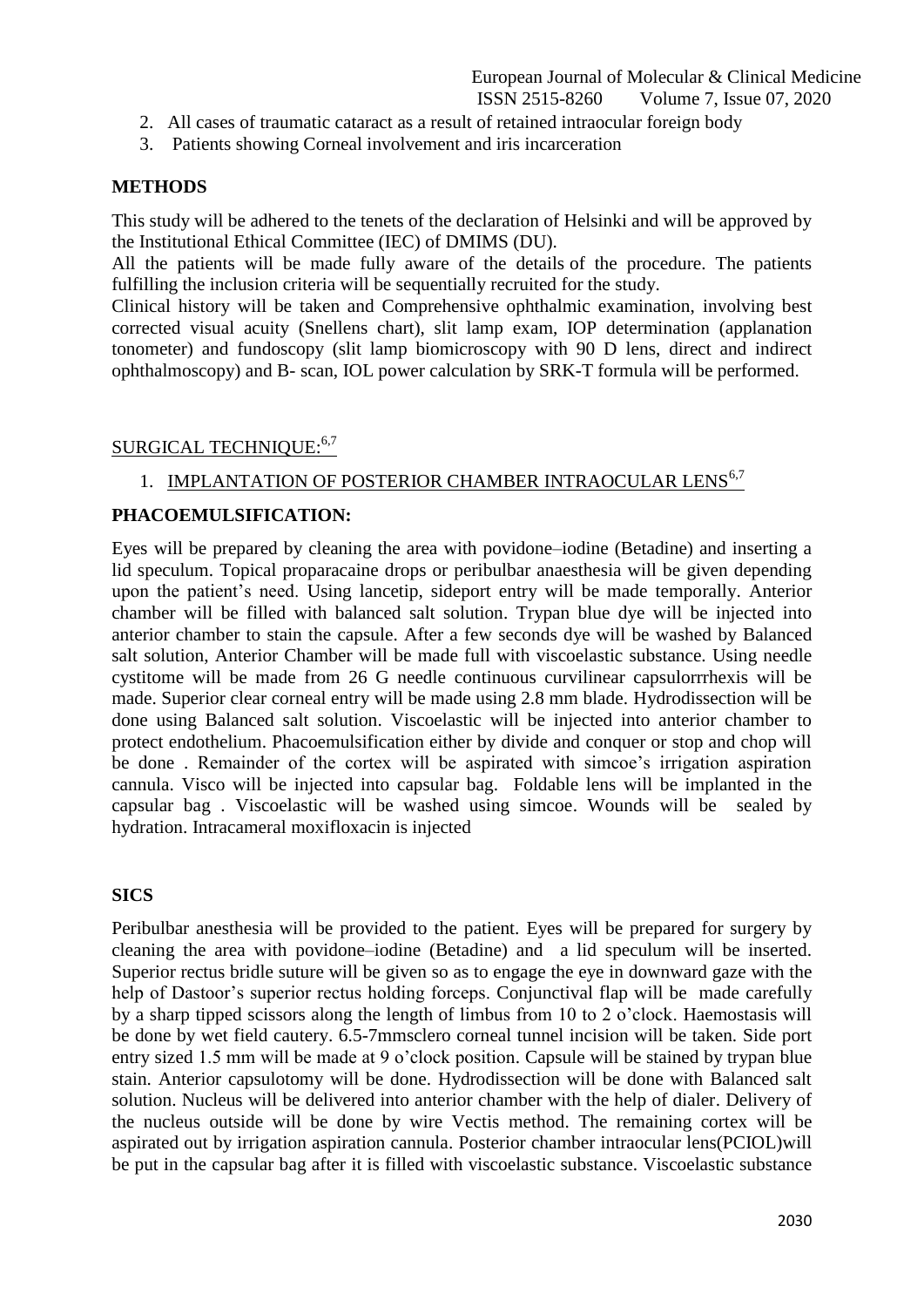will be irrigated from the anterior chamber by using 2 way irrigation aspiration cannula. Anterior chamber will be made full with Balanced salt solution put through side port entry. Sclerocorneal tunnel incision will be self sealed due to valve effect.

# 2. AB INTERNO SCLERAL FIXATED IOL IMPLANTATION<sup>6,7</sup>

Peribulbar anesthesia will be provided. Eyes will be prepared by cleaning the area with povidone–iodine (Betadine) and inserting a lid speculum. After taking all aseptic precautions, peritomy will be done from 2"o clock to 4"o clock and 8"oclock to 10"o clock. After that a superior scleral incision of 7mm will be taken and anterior chamber will be entered with the help of 3.2mm keratome. Anterior vitrectomy will be done along with maintenance of anterior chamber by viscoelastic will be done simultaneously. After that, straight needle will be used with 10.0 polypropylene suture and it will be placed through 9"o clock sclera flap. In the same way, a 26g needle will be inserted through 3"o clock flap. This needle will be inserted into the eye and syringe will be taken back. A part of the suture will be taken back through the scleral wound. the part will be cut, one end will be secured to superior haptic and other end will be secured to inferior haptic of the lens. The lens will be put into the sulcus and turns into position while detaching slack from sutures attached.

# 3.RETROPUPILLARY IRIS CLAW LENS IMPLANTATION<sup>6,7</sup>

Peribulbar anaesthesia will be provided. Eyes will be prepared by cleaning the area with povidone–iodine (Betadine) and inserting a lid speculum. After taking all aseptic precautions aseptic precautions, a superior or tempora incision,5.5mm sclero-corneal/clear corneal incision will be taken. Two paracenteses will be made at 9 and 3 o"clock positions from the main section. Intracameral pilocarpine will be used whenever needed. Iris claw Intraocular lens will be then put into the anterior chamber from the main section. A little bit of viscoelastic substance(2% hydroxypropyl methylcellulose) will be instilled on the peripheral iris. Optic held with a lens forceps, then one haptic will be tilted downward pushed under the iris slowly. A sinskeys hook will be passed from the same port. Haptic will be then tilted and will be pushed. The iris will then be enclaved into the haptic claw. A similar maneuver will be done from the other side of the port Viscoelastic will be aspirated by simcoe cannula/ I and A aspiration cannula, anterior chamber will be made well formed by balanced salt solution and conjunctiva will be reposited.

#### 4. ANTERIOR CHAMBER INTRAOCULARLENS IMPLANTATION<sup>6,7</sup>

Peribulbar anaesthesia will be given depending upon the patient's need. Eyes will be prepared by cleaning the area with povidone–iodine (Betadine) and inserting a lid speculum. A Superior rectus bridle suture will be passed to engage the eye in downward gaze with the help of Dastoors" superior rectus holding forceps. Conjunctival flap will be prepared to expose the limbus. Haemostasis will be achieved by wet field cautery. Partial thickness groove will be made from 9.30 to 2.30 o' clock. The anterior chamber will be opened with a 3.2 mm keratome and a corneoscleral incision is given. A peripheral iridectomy will be performed with the help of iris forceps. After that the lens will be delivered into the anterior chamber. After the lens is delivered, iris will be put back into the anterior chamber by an iris repositor. The anterior chamber will be filled with balanced salt solution. Anterior chamber intraocular lens will be implanted into the anterior chamber. Incision will be the closed using 5 to 7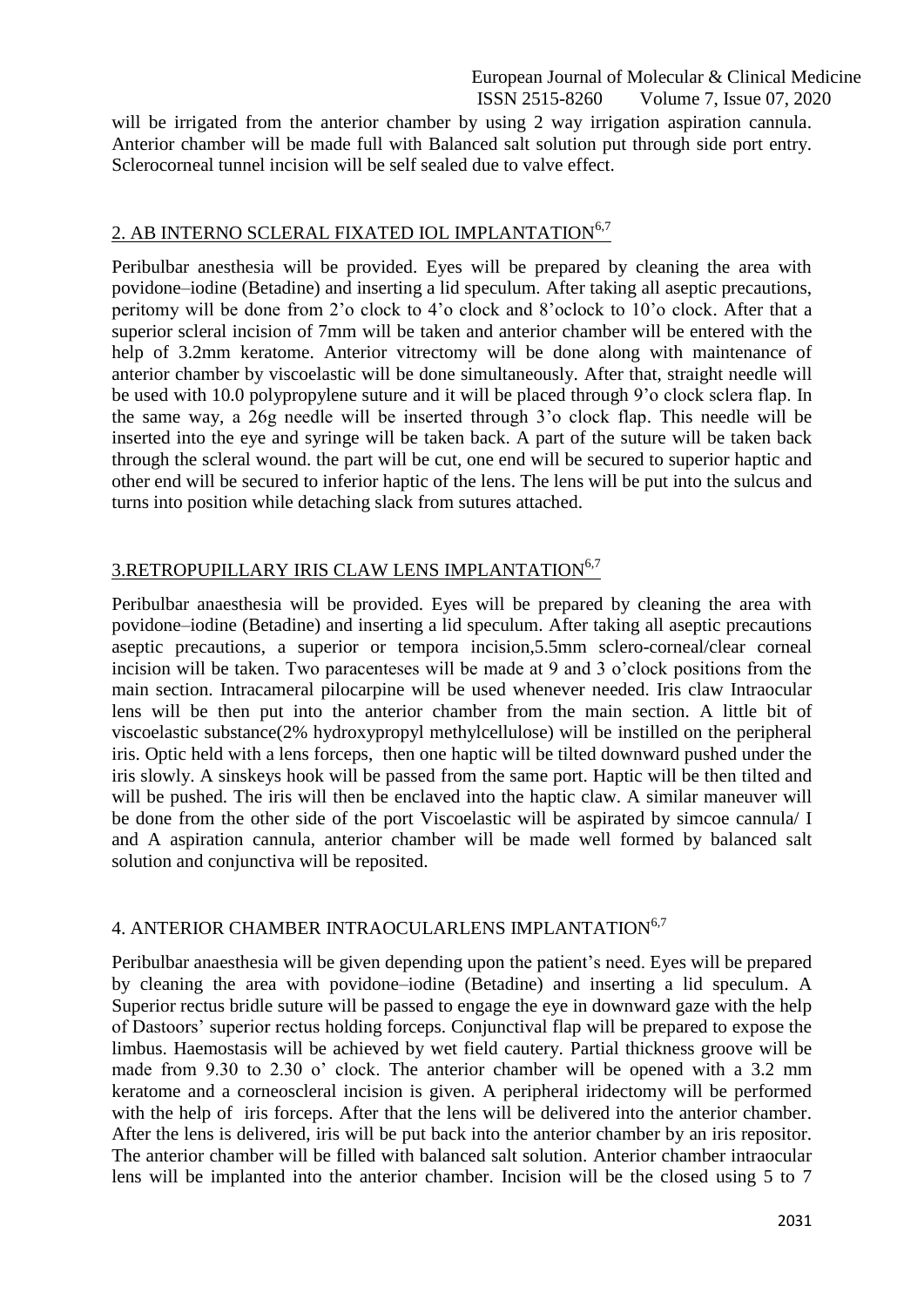interrupted sutures. Conjunctival flap will be reposited Subconjunctival injection will be given of dexamethasone 0.25 ml and gentamicin 0.5 ml. Eye will be patched.

# POSTOPERATIVE MANAGEMENT<sup>6,7</sup>

Systemic analgesics will be administered along with systemic antibiotics. Next morning eye will be checked under slit lamp. Patient will be started on topical antibiotic steroids with mydriatics drops (combination of dexamethasone and moxifloxacin and homatropine drops). Steroid eye drops will be later tapered . Nepafenac containing eye drops will be given in order to reduce the pain and inflammation in the eye .

#### **Sample size:**

Using sample size formula with desired error of margin

$$
\frac{\text{n=Z}^2 \alpha/2 * \text{P}^*(1-\text{P})}{\text{d}^2}
$$

Where

 $Z\alpha/2$  is the level of significance at 5 % Ie: the 95 % confidence interval  $=1.96$ P= the Prevalence of traumatic cataract  $=0.15$  i.e. 0.015  $d=$  Desired error of margin  $=4\% = 0.04$  $n=1.96^{2}*0.015*(1-0.015)/0.04^{2}$ n= 35.47  $n=36$ total sample size=  $n+10%$  of patients lost to follow up  $=$ n+10% of 36  $=n+3.6$  $=36+3.6$  $=39.36$  $=40$ =40 patients needed in the study.

In this interventional cross sectional hospital based study, total 40 SUBJECTS will be registered after fulfilling inclusion and exclusion criteria.

#### **Statistical analysis**

It is Done by using descriptive and inferential statistics, using chi square tests, Odds ratio and a software used in analysis with the SPSS-24.0 system and GraphPad prism 7.0 version and p<0.05 is considered as level of significance.

#### **VARIABLES:**

- Types of IOL
- Visual outcome
- Complications
- **•** Traumatic cataract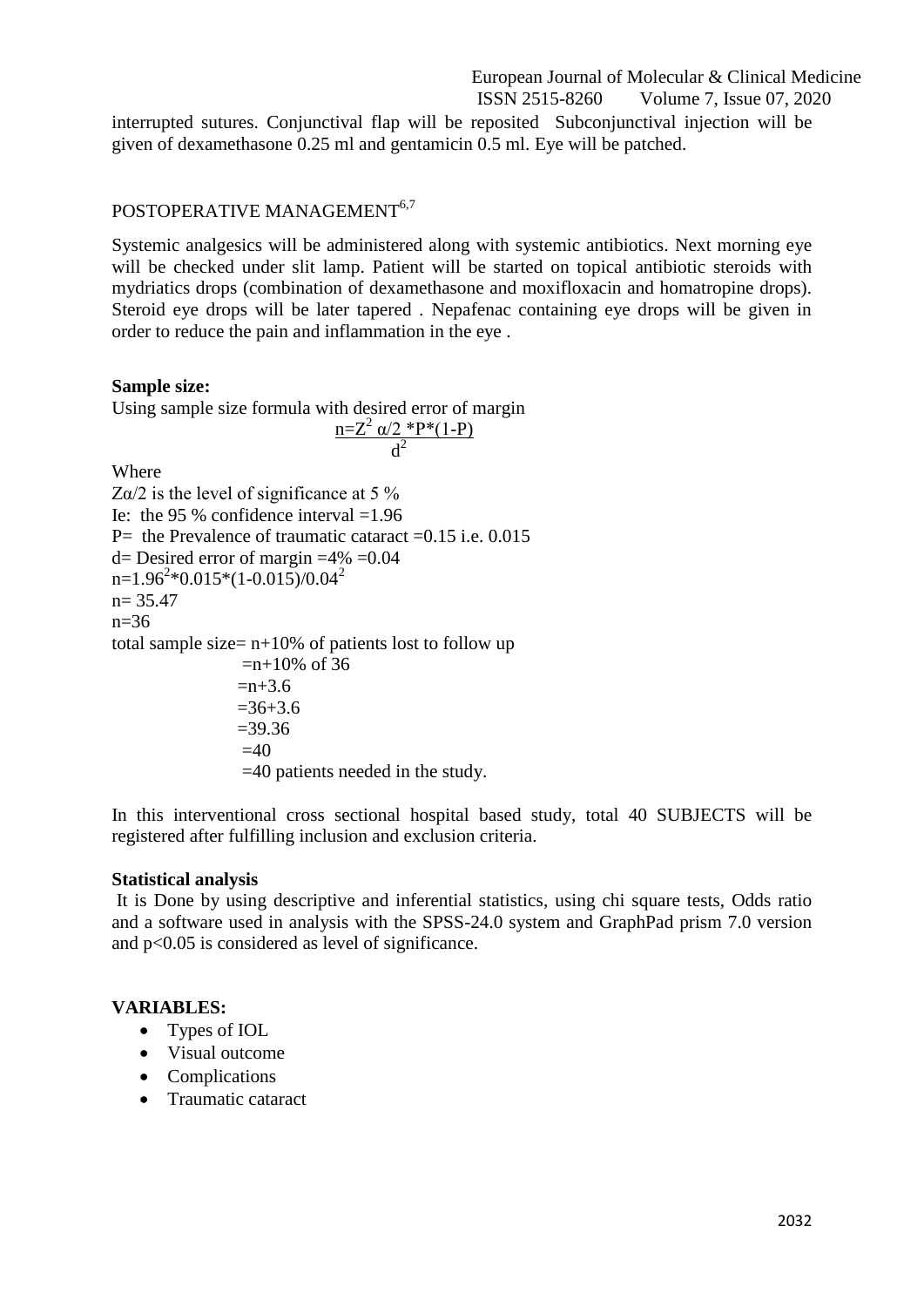#### **DISCUSSION:**

It is a study of 40 patients with traumatic cataract who will be managed by the use of different types of intraocular lens depending upon the situation encountered. Visual outcome in each of these patients will be evaluated as the primary goal of this study. However, characteristics of each of these patients will vary depending upon the type of injury, mode of presentation, time interval between the trauma and the surgery, thereby visual outcome of these patients will vary accordingly. As ocular trauma be it blunt or penetrating is common among people in rural areas especially in younger population, it is equally important to educate people in terms of road safety. Many studies have shown the improvement in visual outcome with the use of intraocular lens in the management of traumatic cataract.<sup>8,9,10</sup> A number of related articles have been reported <sup>11-14.</sup> Panjwani and Daigavane reported on visual outcome and complications of scleral fixated intraocular lens implantation<sup>15</sup>. Few of the articles on cataract surgery and eye care were reported  $16,17,18$ . Traumatic cataract being a common occupational hazard in rural central India, it is significant to study the visual outcome in each of these patients along with other characteristics of traumatic cataract.

#### **LIMITATIONS:**

- Sample size is small and studies on a larger scale are required to confirm these results
- Deciding type of IOL to be implanted will be a judgement call, since procedures do not yield similar results in different kind of patients.
- Follow up period is for 6 weeks, so late complications related to procedures are not studied.
- In cases of unplanned surgery the IOL power calculation is done at the operating table considering the type of surgery to be done.
- One of the ideal investigations like anterior segment Optical Coherence Tomography(OCT) is not being done preoperatively or postoperatively.

#### **REFERENCES**

- [1] Thylefors B: Epidemiologic patterns of ocular trauma. Aust N Z J Ophthalmol 20:95, 1992
- [2] Bhatia IM, Panda A, Sood NN. Management of traumatic cataract. Ind. Jr. Ophthal, 1982; 31: 290-293.
- **[3]** Das R, Roy M, Midya A, Roy IS . Intraocular lens implants in traumatic cataract. Indjr of ophthal, 1989 April-June ; XXVII(2):89-90
- [4] Daliit Singh et al. The role of intraocular lens in traumatic cataract. Ind. J. of Ophthal., 31; 294-297.
- [5] Duke Elder S, Macfaul PA. Injuries Part-I: Mechanical Injuries. System of Ophthalmology, Vol. XIV, St. Louis, C.V.Mosby, 121-148: 1972.
- [6] Ramajit Sihota, Radhika Tandon: Parsons ' diseases of the eye  $22<sup>nd</sup>$  edition pg277-284
- [7] A.K Khurana :Comprehensive Ophthalmology by AK Khurana 6<sup>th</sup> edition pg 197-204;210.